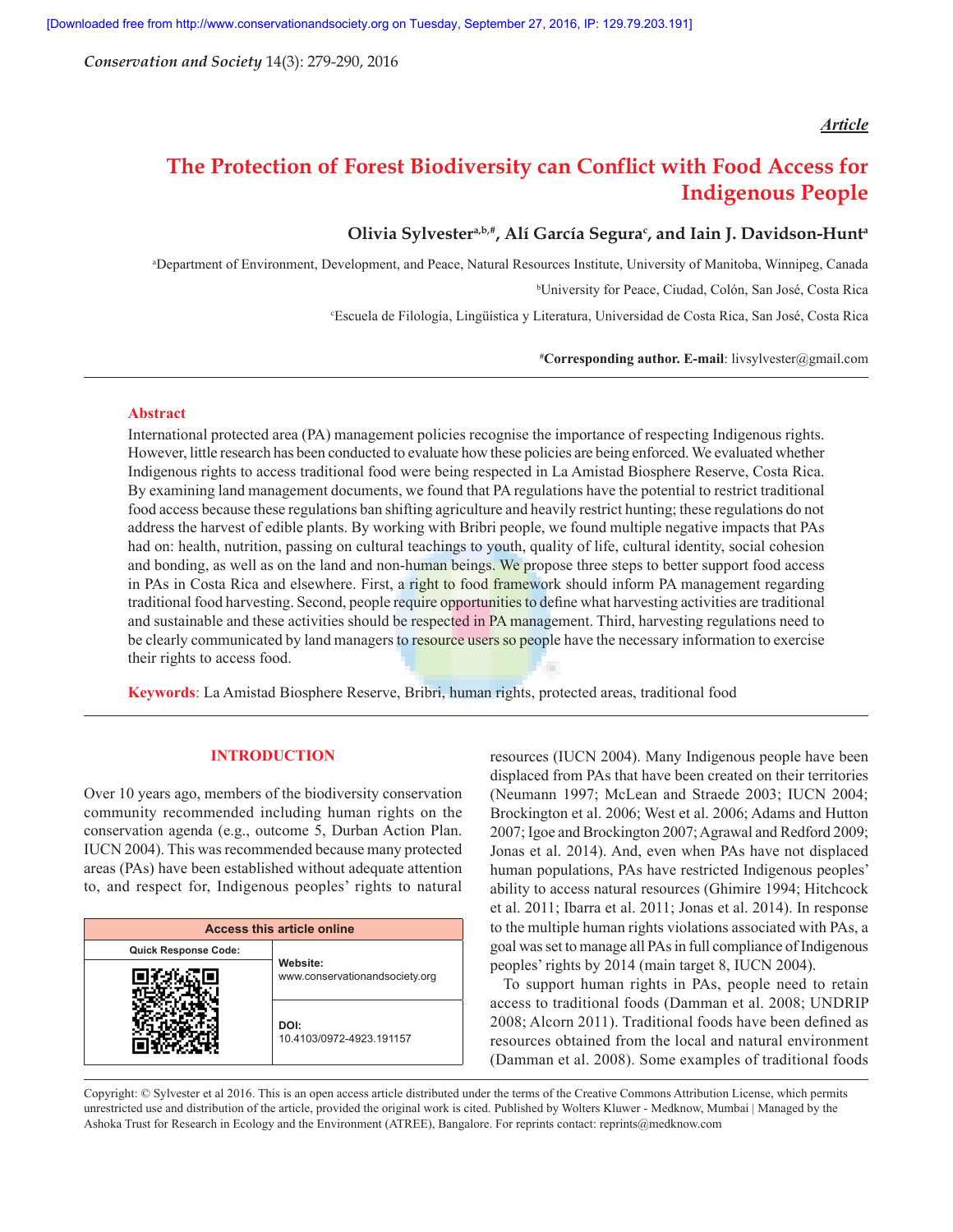include: wild plants and meats, species cultivated using Indigenous teachings, and foods prepared using Indigenous recipes (Damman et al. 2008; Power 2008). International human rights conventions support people's right to access traditional foods (Damman et al. 2008; Jonas et al. 2014). For instance, the international human right to food states that every man, women, and child should have physical access, at all times, to adequate food or means for its procurement, where 'adequate' refers to food and food procurement techniques that are culturally acceptable (CESCR 1999). Other international conventions that support Indigenous rights to harvest traditional food include: 1) the International Covenant on Civil and Political Rights (ICCPR) that supports Indigenous rights to enjoy their own culture (Article 27, ICCPR 1966); 2) the Convention on the Rights of the Child (CRC) that supports Indigenous children's rights to enjoy their culture (Article 30, CRC 1989); and 3) the Indigenous and Tribal Peoples Convention 169 that supports Indigenous rights to enjoy social and cultural practices on their lands (Article 14, ILO 1989).

Access to traditional food is supported by human rights conventions because this food is important for people's health and nutrition (CESCR 1999; Damman et al. 2008, FAO 2008). There are a number of studies that demonstrate how traditional foods can provide people access to nutrients and sources of protein not available in their other dietary items (Grivetti and Ogle 2000; Fa et al. 2003; Golden et al. 2011; Powell et al. 2013). For example, while working in six villages in the East Usambara Mountains in Tanzania, Powell et al. (2013) found that traditional foods were key sources of vitamin A, vitamin C, and iron. The nutritional value of traditional food is especially important to rural people who are increasingly relying on processed foods that are less nutritious and less nutrient dense than traditional food (Kuhnlein and Receveur 1996; Damman et al. 2008).

Access to traditional food is also supported by human rights conventions because people enjoy many social and cultural benefits from these foods (CESCR 1999; Damman et al. 2008; FAO 2008). Harvesting traditional foods can help people develop special relationships with the land—relationships that are a fundamental part of cultural identity (Power 2008; Bolton and Davidson-Hunt 2014; Sylvester and García Segura 2016; Sylvester et al. 2016c). Harvesting traditional food can also contribute to social cohesion among members of a community (Aspelin 1979; Collings et al. 1998; Power 2008). Furthermore, harvesting traditional food can be important for cultural continuity; it is a means to share teachings, including those associated with skills, ethics, values, and spirituality (Power 2008; Ibarra et al. 2011).

Despite the numerous benefits people derive from traditional food harvesting, scholars have demonstrated how these benefits can be negatively impacted when food access is restricted (Peluso 1993; Brockington et al. 2006; Adams and Hutton 2007; Hitchcock et al. 2011; Ibarra et al. 2011; Jonas et al. 2014). For instance, as part of a study on human rights Hitchcock et al. (2011) illustrated how hunting prohibitions in the Kalahari Game Reserve in Botswana restricted Indigenous people's ability to enjoy their customary rights to hunt in this Reserve; these customary rights included rights to access nutritional food as well as rights to social and cultural practices associated with food procurement. In another study in a state certified PA in Oaxaca Mexico, scholars elaborated on the diversity of social and cultural practices are affected by hunting regulations, including: food sharing, bonding, recreation, and teaching youth (Ibarra et al. 2011).

Despite reports of human rights violations regarding food access in PAs, land being managed as PAs has increased over the last decade (Jenkins and Joppa 2009). In addition, international actors working on the Convention on Biological Diversity have set a goal to expand the global area of protected habitats by 2020 (Aichi Biodiversity Target number 10, CBD 2014). Given that many Indigenous people's lands overlap with protected, and/or resource rich habitats (Neumann 1997; IUCN 2004; Jonas et al. 2014), the creation and expansion of PAs is likely to affect Indigenous people's access to food (Jonas et al. 2014). While access to food in PAs has been deemed important internationally, we lack evaluations to understand if and how this access has been respected in many of the world's existing PAs (Jonas et al. 2014). Such evaluations are important to generate information to guide the creation of new PAs that are respectful of Indigenous people's resource rights.

In this article, we examine Bribri people's access to traditional food harvested from forests of La Amistad Biosphere Reserve, Costa Rica. Costa Rica is an interesting case study to examine people's food access in PAs because 26% of its national area is managed as protected land (SINAC 2010). To date, much of the research done within Costa Rican PAs relates to the conservation of biological species, landscapes, and ecosystems and there is a lack of research on the social impacts PA can have on the human populations living in and around them. This research gap is particularly concerning regarding Indigenous people because many of the 24 Indigenous territories of Costa Rica overlap with or border PAs.

La Amistad Biosphere Reserve was an ideal site to research Indigenous people's access to food for three reasons. First, this PA overlaps with Bribri people's traditional lands—lands that Bribri people have lived on since time immemorial. Second, Bribri people use the forest for all aspects of their food procurement, including harvesting wild food, cultivating food in forest margins, and harvesting timber and water for cooking. Third, Costa Rica has set goals to respect Indigenous rights in PA management and has ratified multiple conventions that support these goals (Cajiao Jiménez 2002; SINAC 2012). For these reasons, our case study is important to examine Indigenous people's access to food in PAs and to evaluate state attempts to respect this access.

We begin with an analysis of Costa Rican PA regulatory documents. Specifically, we examined how PA regulations support and/or hinder Bribri food access in forests. Then, we analysed Bribri perspectives on how these regulations have affected their access to food.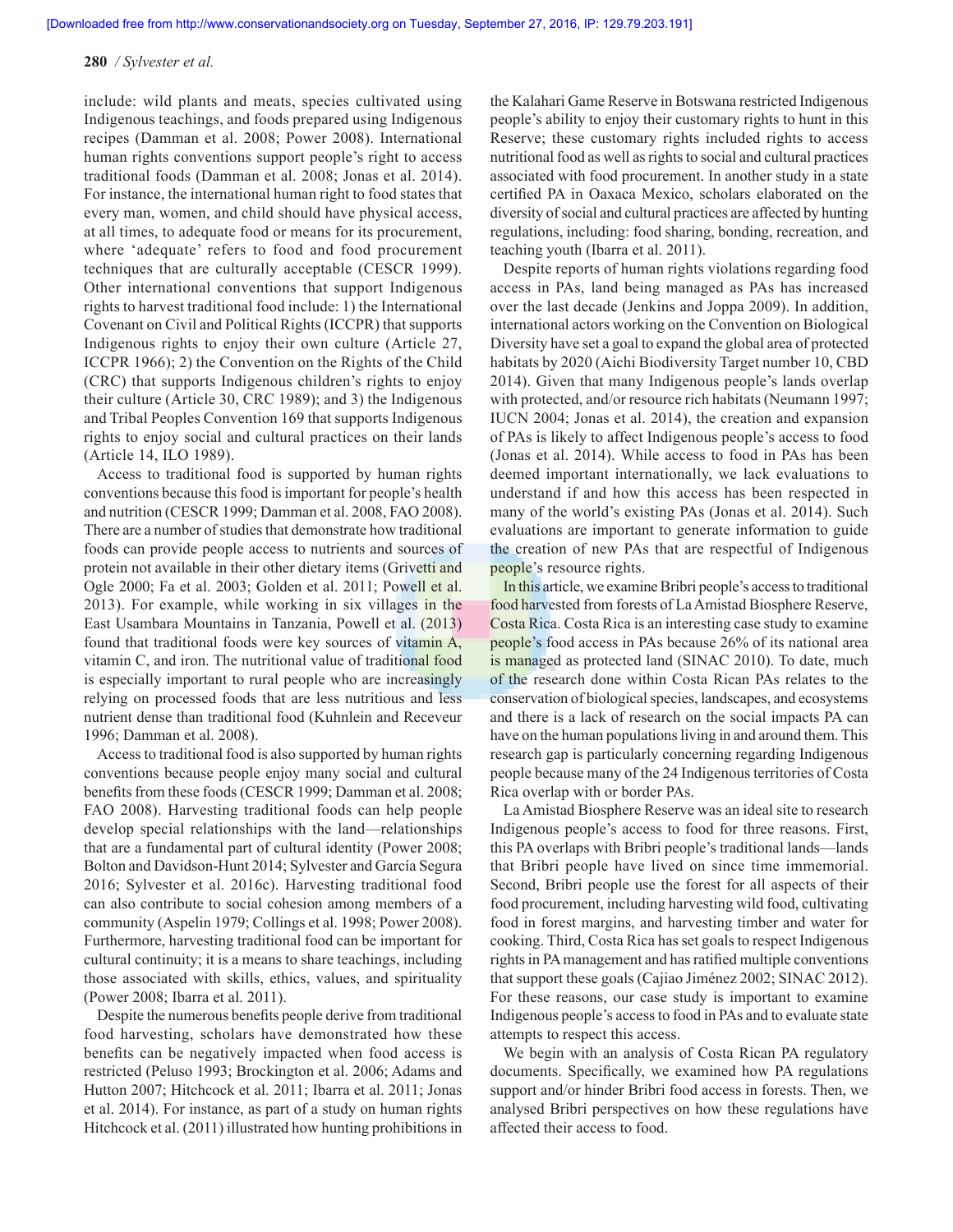*Conservation can conflict with food access /* **281**

## **MATERIAL AND METHODS**

## **Talamanca Bribri Indigenous Territory and La Amistad Biosphere Reserve**

There are 7, 772 Bribri people living in the Talamanca Bribri Indigenous Territory (hereafter the Talamanca Bribri Territory) according to the 2011 census (INEC 2013). Bribri people have lived in the Talamanca region since time immemorial. In 1977, the government legally recognised 43,690 ha. of Bribri lands and designated it as the Talamanca Bribri Indigenous Reserve. In 1982, the Talamanca Bribri Territory was included within a large PA: La Amistad Biosphere Reserve (hereafter La Amistad Biosphere; Morales et al. 1984). This Biosphere reserve is Costa Rica's largest PA and it also contains Costa Rica's largest National Park: La Amistad International Park (200,000 ha., hereafter La Amistad Park; SINAC 2012). In total La Amistad Biosphere includes 11 Indigenous territories and nine PAs (SINAC 2012).

The creation of La Amistad Biosphere has affected how land is organised. For instance, land within the Biosphere is sub-divided into different land-management categories; these categories are based on a model of land management developed by the United Nations Educational, Scientific and Cultural Organization's (UNESCO) Man and Biosphere Programme (Batisse 1982; UNESCO 2014a). Specifically, this model stipulates that the areas of high biodiversity should be designated as core areas, areas that are managed as zones of absolute protection; this means that human activity in these core areas is prohibited. Lands around the core areas are designated as either: 1) buffer zones or 2) zones of transition.

## **Research partnerships and the Bajo Coen community**

The objectives of this research emerged from a collaboration among the authors that started in San José, Costa Rica in 2010. In 2012, author García Segura facilitated author Sylvester's collaboration with the Bajo Coen community to engage in a project on forest food harvesting. Bajo Coen is a community of approximately 45 households located in Alto Talamanca. Bajo Coen residents use forests for all aspects of their food systems, including providing fuel and water for all food preparation. The majority of Bajo Coen residents work in export agriculture (bananas, plantains, cacao), and a handful earn income as teachers and/or labourers.

In Bajo Coen, we collaborated with a women's group called *Grupo de Mujeres S*ë́*bliwak*. To work with this women's group we developed a research partnership based on the Bribri principle related to sharing work, *ulàpeitök*. *Ulàpeitök* meant that we worked together in all aspects of these projects. We proposed objectives that were of interest to the authors and to the women's group, we worked together gathering the information and completing other practical tasks related to this work, and we ensured that the outcomes of this project benefited the authors, the women's group, and the Bajo Coen community (see Sylvester et al. 2016a for more details).

## **Information gathering and research colleagues**

Qualitative methods were used to understand how PA regulations have influenced forest food harvesting. Document analysis (Bowen 2009) was used to: 1) analyse how forest food harvesting is described in government regulations and 2) understand the Costa Rican legal context around Indigenous people's rights to access forest and other cultural food (Table 1). To interpret how PA regulations were applied in the Talamanca Bribri Territory, we interviewed five people (one woman and four men) working for the multiple land management institutions that operate in Bajo Coen and in the Bribri Indigenous Territory (Table 2); specifically, this included: 1) the president and one other member of the Bajo Coen government; 2) the president and one past member of the Talamanca Bribri government ADITIBRI; and 3) the Administrator of the La Amistad Park, Caribbean Sector.

We worked with 16 people who use the forest in Bajo Coen to understand how PA regulations have shaped resource harvesting at the community-level; we used participation, semistructured interviews, and a focus group discussion (Creswell 2014) for data collection. Specifically, the main data collection method used was participation. Sylvester lived in Bajo Coen for a period of nine months with a Bribri family (March-December 2012) and a total of two weeks in 2013 (May and December). Living with a Bribri family allowed Sylvester to experience forest food harvesting as it took place at the pace of her colleagues' daily life and to experience the tacit, less visible dimensions of harvesting. Specifically, Sylvester participated in harvesting with 16 community members that volunteered to participate in this research (aged from 22 to 75 years, eight women and eight men; Sylvester and García Segura 2016). In additon to working with these 16 people, Sylvester also worked with a wider group of people (e.g., people's family members and friends). These opportunities exposed Sylvester to a diversity of perspectives within the Bajo Coen community.

Sylvester participated in many harvesting activities including hunting, gathering, shifting agriculture, and market agriculture. Harvesting was a daily activity in a diversity of spaces (farms, home gardens, forests, shifting fields, and kitchens). When not harvesting food, she engaged in many other community activities (e.g., cooking, attending community meetings, working in the school, and doing community labour).

Participation in harvesting prior to interviews was important for two main reasons. First, it was important to build relationships so people felt comfortable discussing research themes with Sylvester. Second, participation was important to ensure our interview questions were informed by a deep understanding of Bribri harvesting (Sylvester and García Segura 2016). Our goal was to work with few people to gain an in-depth understanding of harvesting; in this sense our results represent the views of a small group of people from one Bribri community. We encourage future research to expand upon this work to better understand the views of other Bribri people in Bajo Coen and in other communities within the Talamanca Bribri Territory.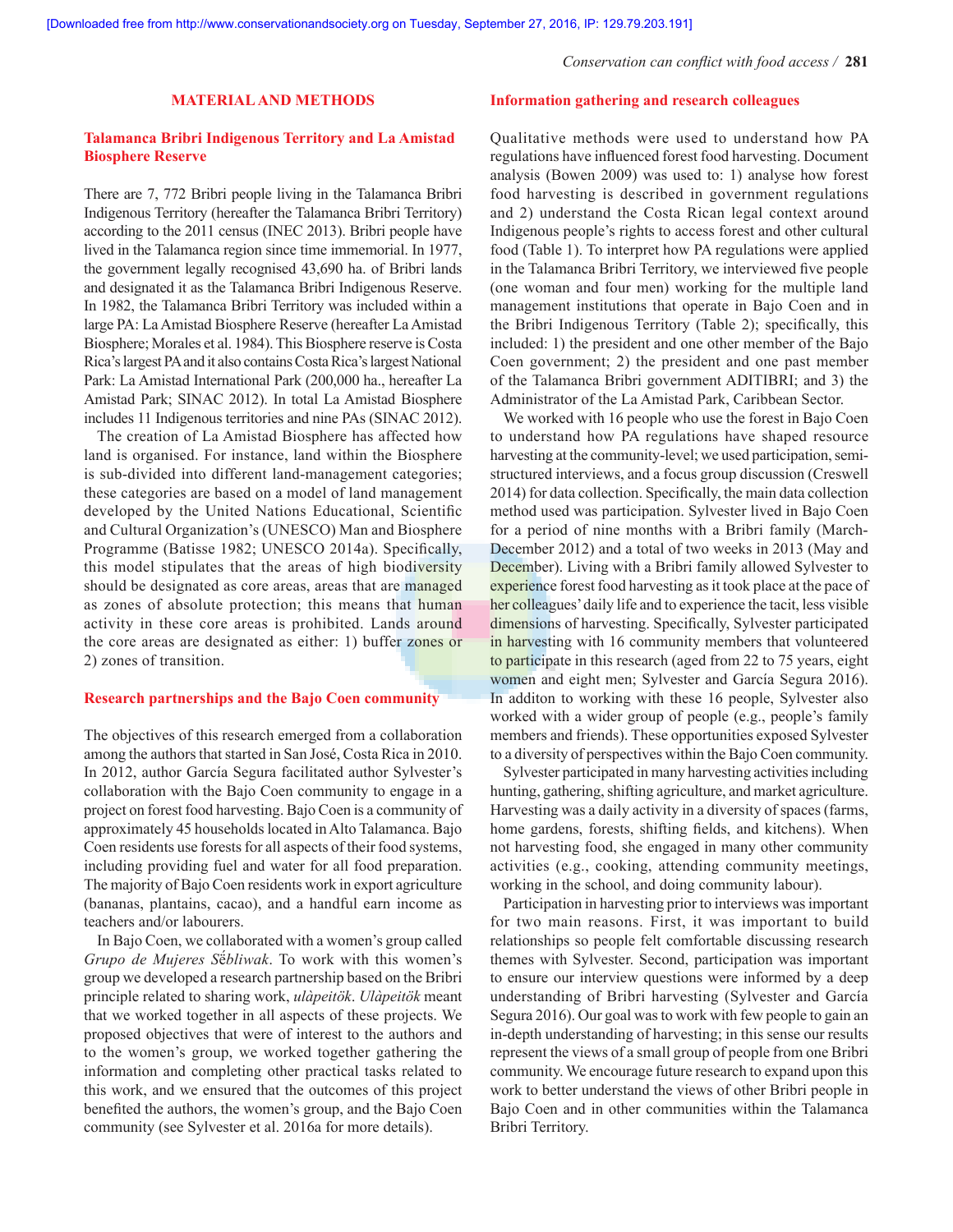| в осинство эсесетси ини инии инигроси гедигинд тедигиното отст знанденово ниги ини геоовгес вос                                                            |                                                                                                                   |  |  |  |
|------------------------------------------------------------------------------------------------------------------------------------------------------------|-------------------------------------------------------------------------------------------------------------------|--|--|--|
| Document selected                                                                                                                                          | Data analysed                                                                                                     |  |  |  |
| Costa Rican Indigenous Law $N^{\circ}6172$ (1977)                                                                                                          | How forested land can be used on Indigenous lands (Article 7)                                                     |  |  |  |
| Guidelines for forest resource use in Indigenous territories (MINAET<br>1997 cited in Candela 2007)                                                        | The application of the Costa Rican forestry law in Indigenous<br>territories and its relevance to food harvesting |  |  |  |
|                                                                                                                                                            |                                                                                                                   |  |  |  |
| The Wildlife Law 7317 (1992)                                                                                                                               | National hunting regulations and relevance for Indigenous people                                                  |  |  |  |
| La Amistad International Park Management Plan (SINAC 2012)                                                                                                 | PA regulations about food harvesting in La Amistad Park and the park<br>buffer zone                               |  |  |  |
| Bribri community management manual                                                                                                                         | Regulations for resource use in the Bajo Coen community                                                           |  |  |  |
| A legal guide to respect Indigenous peoples rights to use and manage<br>natural resources in Indigenous Territories in Costa Rica (Cajiao Jiménez<br>2002) | The Costa Rican legal context regarding Indigenous peoples' rights to<br>resource use                             |  |  |  |
| The Convention on Indigenous and Tribal Peoples 169 (ILO 1989)                                                                                             | Articles 8, 13, 14, 15 that were applied to La Amistad Park<br>management plan                                    |  |  |  |

**Table 1** *Documents selected and data analysed regarding regulations over Indigenous land and resource use*

| Organisation name                                                                                                                                                                      | Description of<br>organisation                                                                  | Land and PA<br>management activities                                                                    | Geographic<br>headquarters                      | <b>Notes</b>                                                                                                             |
|----------------------------------------------------------------------------------------------------------------------------------------------------------------------------------------|-------------------------------------------------------------------------------------------------|---------------------------------------------------------------------------------------------------------|-------------------------------------------------|--------------------------------------------------------------------------------------------------------------------------|
| Consejo de Mayores (Elders council)                                                                                                                                                    | A group of Elders<br>from Bajo Coen and<br>neighbouring communities                             | Provides counsel on<br>community and territorial<br>issues                                              | Bajo<br>Coen and<br>neighbouring<br>communities | This is the original form of<br>Bribri governance, <i>i.e.</i> , before<br>states created Indigenous<br>Reserves and PAs |
| Consejo de Vecinos (community<br>council)                                                                                                                                              | Community governing<br>body created by the state<br>and run by Bribri people                    | Apply the community<br>management regulations<br>created by ADITIBRI, the<br>Bribri regional government | Bajo Coen                                       | Decentralized governing<br>body to assist the regional<br>government in land<br>management issues                        |
| ADITIBRI - Asociación de Desarollo<br>Integral del Territorio Indígena<br>Bribri de Talamanca (Integral<br>Development Association of the<br>Bribri Talamanca Indigenous<br>Territory) | Regional governing body<br>created by the Costa<br>Rican government and run<br>by Bribri people | Legally recognised by the<br>state as the government<br>to oversee Bribri land<br>management            | Suretka                                         |                                                                                                                          |
| MINAE - Ministerio de Ambiente,<br><i>Energias y Mares</i> (Ministry of the<br>Environment, Energy, and Oceans)                                                                        | National governing body<br>for environmental and<br>energy related issues                       | National resource<br>management organisation;<br>works with SINAC in the<br>management of PAs           | Multiple                                        |                                                                                                                          |
| SINAC - Sistema Nacional de Áreas<br>de Conservación (National System of<br>Conservation Areas)                                                                                        | A branch of the<br>environment<br>ministry (MINAE)<br>that specializes in PA<br>management      | Participates in the<br>management of La Amistad<br>Biosphere and International<br>Park                  | Multiple                                        |                                                                                                                          |

**Table 2**

#### *Organisations that oversee PA management in Bajo Coen and the Talamanca Bribri Indigenous Territory*

Interviews were semi-structured, and were conducted using a conversation method, a method that shows respect for story and for a participant's right to control what they wish to share with respect to the research (Kovach 2009). Twelve semi-structured interviews with eight community members aged from 22 to 75 years were completed (three women and five men). Sylvester carried out interviews in participants' homes or in locations of their choice and followed an interview guide; questions on this interview guide were related to: 1) people's view's on PAs and harvesting regulations; 2) how PAs and harvesting regulations shape their harvesting practices and/or access to food (e.g., how have PA regulations affected harvesting frequency, location, time spend on the land and/or access to wild food?); and 3) how PAs and their associated regulations shape people's relationships with the land. Using prompts, people were asked to expand or elaborate on insights they shared during the interviews (Bernard 2006). Interviews ranged from 40 minutes to 1.25 hours in length.

One three-hour focus group discussion was held with two adults and one elder participant (two men, one woman) on August 12, 2012. The goals of this meeting were to: 1) discuss in detail how PA regulations are implemented at the community level; and 2) understand, in-depth and from the perspective of elders, the impacts of these regulations. This discussion was held in a traditional Bribri format that started with food sharing and led to discussion guided by an elder member of the community. Six people were invited to this meeting; only three were able to attend.

Lastly, Sylvester participated in a full-day regional meeting regarding La Amistad protected forest management on October 5, 2012 in Shiroles. During this meeting Bribri and Cabécar Indigenous resource guards met with the administrator of the La Amistad Park (Caribbean Sector) and discussed some of the existing issues and challenges regarding La Amistad Park. These resources guards expressed both, their own perspectives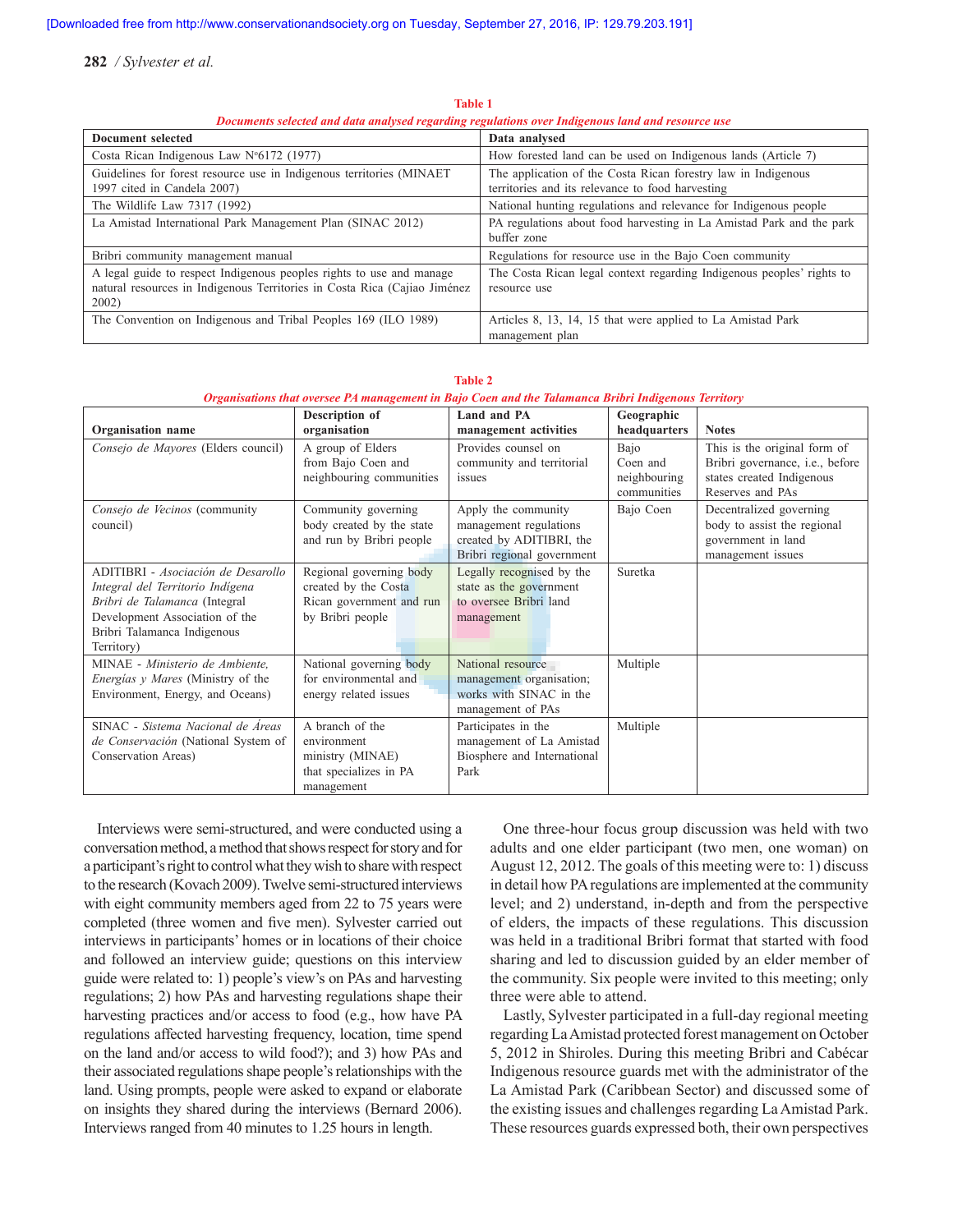#### *Conservation can conflict with food access /* **283**

as well as perspectives they brought forward from their respective communities. During this meeting Sylvester took notes on the issues and topics raised. These notes informed the creation of interview guides for interviews with one resource guard and the administrator of the La Amistad Park.

Interviews and the focus group discussion were conducted in Spanish. Bribri language was used during interviews and discussions to describe concepts that were not easily translated to Spanish. When Bribri concepts were used, these concepts were explained to Sylvester in Spanish. Some of these concepts were further unpacked with Ms Sebastiana Segura (our Bribri interpreter in Bajo Coen) and with Mr Alí García Segura (coauthor of this article and Bribri member of the Bajo Coen community).

Elders in the Bajo Coen community, members of the Bajo Coen government (*Consejo de Vecinos*), and the University of Manitoba Joint-Faculty Research Ethics Board approved of this study. Mr Elias Escalante, the president of the Talamanca Bribri government (ADITIBRI), and Mr Olman Morales, the administrator for La Amistad Park (Caribbean sector), were informed of, and respected the Bajo Coen community representatives' decisions to participate in this research. All research colleagues provided their ongoing, informed consent and chose to have their names beside the insights they shared.

### **Information analysis**

Qualitative coding was used to analyse information (Creswell 2014). Information was compiled (i.e., notes from participation, interview and focus group transcripts, and data generated from document review) and analysed by hand. Thematic coding was carried out using the following codes identified prior to reviewing data: 1) protected areas; 2) conservation; 3) harvesting regulations; 4) forest food access; 5) hunting; and 6) gathering. A more in-depth coding process revealed themes that were not identified during the first stage of thematic coding. Specifically, information was examined looking for repetitions (i.e., recurring topics), similarities and differences among and within topics, and for in vivo codes (i.e., codes that emerged from the data that are specific to local language or local practices; Ryan and Bernard 2003). This latter process allowed for the fleshing out of the original a priori codes into new codes that reflected the nuances of our information; these new codes were used to organise the results section of this article.

#### **RESULTS**

## **Protected forest management regulations and access to food**

Forest and wildlife protection regulations are found in two main documents that affect Indigenous peoples' food harvesting in La Amistad Biosphere. The first document is the La Amistad Park management plan (SINAC 2012). The La Amistad Park management plan is administered by two state environmental organisations, i.e., *Ministerio de Ambiente, Energías y Mares* (*=Ministry of the Environment, Energy, and Oceans*; MINAE) and *Sistema Nacional de Áreas de Conservación* (*=National System of Conservation Areas*; SINAC) (Table 2). The regulations outlined in this management plan apply to all of La Amistad Park as well as to the communities that live in the park's buffer zone; this includes all of the communities in the Talamanca Bribri Indigenous Territory. The second document that contains food harvesting regulations is a community management manual (*Manuel de Funciones de la ADITIBRI y los Consejos de Vecinos*). This manual was created by the Talamanca Bribri government and given to every Bribri community to be used in land management (Table 2). We reviewed both of these documents with land managers to uncover guidelines relevant to Bribri food harvesting in forests.

La Amistad Park management plan indicates that traditional Indigenous forest use and management will be permitted in the areas that Bribri and Cabécar people have used traditionally (*Normativa General* 4.8A, SINAC 2012, pg. 61). This forest management regulation is informed by human rights articles that outline Costa Rica's obligation to recognise Indigenous people's right to retaintheir customs and institutions, their spiritual values, their relationships with land, their use and management of resources on their lands, and their ownership over the lands they have traditionally occupied (SINAC 2012: 61 citing ILO 1989 articles 8, 13, 14, 15). Despite the fact that forest management guidelines support Bribri access to cultural resources in forests, these guidelines are qualified by many restrictions. For instance, traditional management is only permitted in a small area between the La Amistad Biosphere core area (i.e., La Amistad Park) and Indigenous Territories. This small area where traditional management is permitted only includes four regions within the park buffer zone areas, and this small area does not include Bajo Coen.

One traditional food harvesting practice that is prohibited in the La Amistad Park management plan is shifting agriculture (SINAC 2012: 61). Bajo Coen forest management representatives explained that this regulation applies to all forested land (e.g., communal forests in communities and state managed forests, both within La Amistad Park and its buffer zone) but not to forests on farmer's private lands (interview with Mr Juradir Villanueva, resource guard, Bajo Coen, May 3, 2012). Despite this clarification, it is important to note that the La Amistad forest management plan does not state anywhere that shifting agriculture is permitted, even on private land.

There were no specific regulations regarding harvesting wild plant foods in either community or La Amistad Park management documents. Bajo Coen community members and the president of the Bajo Coen government explained that there were no PA regulations regarding wild plant food and that Bribri people have their own unique ways of managing wild plant food (e.g., interview with Ms Teonila Hernández, Bajo Coen government president, August 28, 2012). When Sylvester spoke to regional Bribri and state forest management officials about wild food harvesting, they explained how these activities are permitted for traditional but not commercial use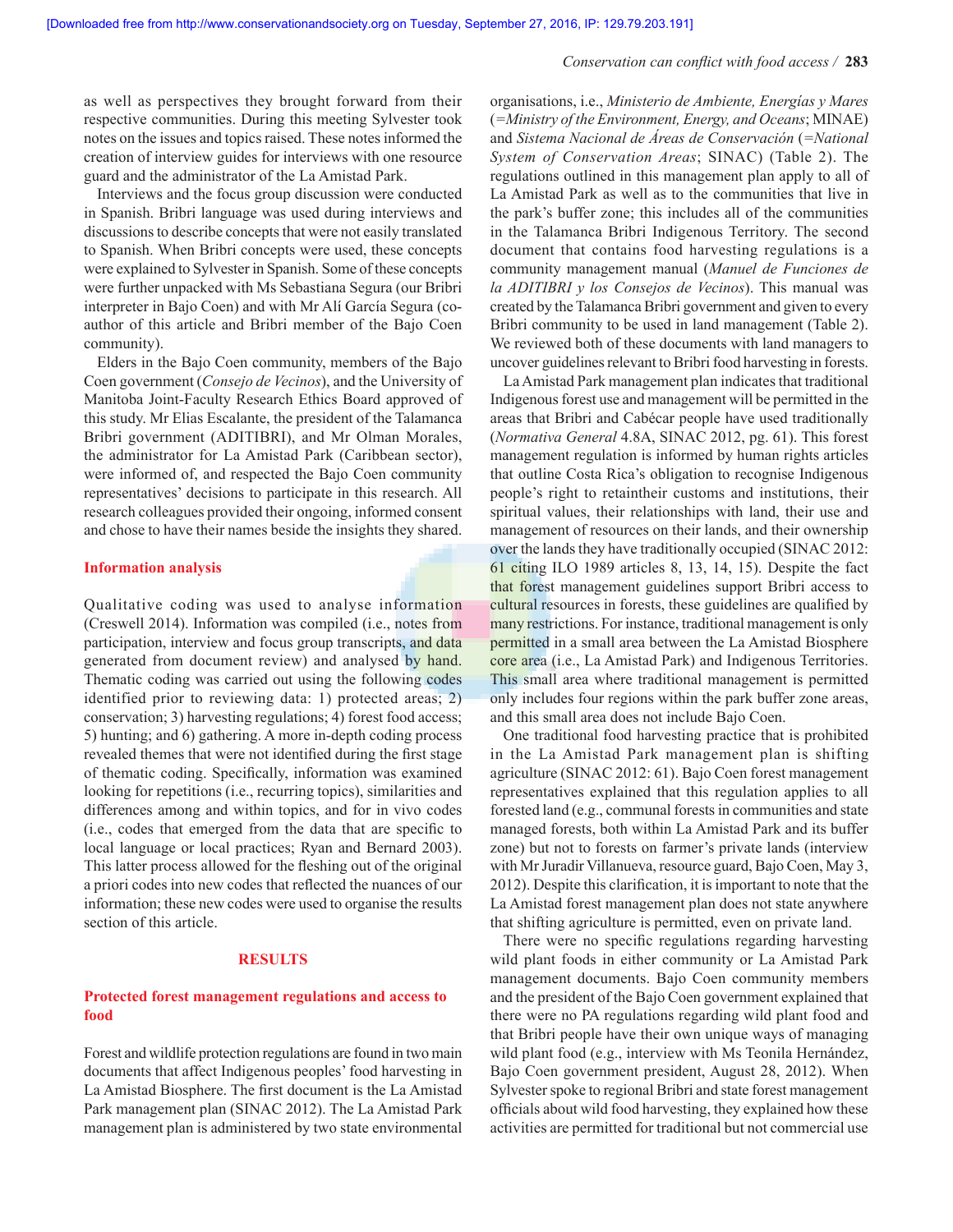(interviews with Mr Elias Escalante, ADITIBRI president, Bajo Coen, October 30, 2012 and Mr Olman Morales, administrator of La Amistad Park, Caribbean Sector, Bribri, November 19, 2012).

Hunting regulations are found in both the community management document and La Amistad Park management plan. However, these regulations are articulated differently in the different forest management documents. Specifically, the community management regulations state that hunting is banned. On page one of this document, the regulations for hunting and fishing state, "because there are no longer domestic animals in the territory, it has been decided that no permits will be issued for this activity [hunting and fishing]" (manual consulted on November 16, 2012). In the above quote, domestic is a term translated from *doméstico* in Spanish. In the context of this document, the term *doméstico* refers to all wild species that are consumed for hunting and fishing. This term does not, as the literal English translation suggests, refer only to those animals reared by humans.

In the most recent forest management plan for La Amistad Park, hunting is permitted in certain forest zones; this permission is also has qualifications. For instance, hunting is only permitted if it is: 1) for subsistence; 2) done using traditional (and antiquated) methods (i.e., bow and arrow); and 3) done in the day and without the use of dogs or rifles (SINAC 2012: 61). These hunting guidelines are subject to change at anytime based on any scientific research about what is considered sustainable and/or based on reports of species vulnerability (SINAC 2012: 61).

The La Amistad Park and community land management documents are not the only sources of information on state hunting regulations. The local radio, *Radio Cultural La Voz de Talamanca*, for instance, broadcasts information about hunting. In 2012, these broadcasts explained that hunting was banned in La Amistad Biosphere and in the Talamanca Bribri Territory. These broadcasts are not consistent with La Amistad Park guidelines that support (albeit in a restrictive sense) Bribri people's right to hunt. Radio broadcasts are an important way to disseminate information in Talamanca. Some colleagues, both young and elderly, explained their interpretations of hunting regulations are based on these broadcasts (e.g., interview with Mr Eleuterio Mayorga, farmer, Bajo Coen, October 03, 2012 and Ms Sebastiana Segura, farmer, Bajo Coen, August 29, 2012).

# **How bribri people experience forest management regulations**

#### *Access to health and traditional food*

Our Bribri colleagues mentioned that forest management regulations have negatively impacted their access to healthy and nutritious food. Colleagues talked about this in reference to both, shifting agriculture and hunting. In reference to shifting agriculture, two colleagues described how they are in disagreement with regulations that restrict this important traditional form of agriculture:

 I do not agree with the law because now the law stops us from growing corn in the forest. Also, there is nowhere to grow corn because our ancestors, the Elders, they had their places in the forest on flat lands where they cultivated the land and they took care of the forest but now the forest became small to us, too small (interview with Ms Sebastiana Segura, Bajo Coen, April 29, 2012).

ADITIBRI [the Talamanca Bribri government] said: they accept the concept of conservation because it [conservation] is part of the nature of being Indigenous. But, when the law jeopardizes Indigenous practices such as when it says I can no longer cultivate rice, beans, or corn in the forest, then I do not support it [conservation]… We have always taken a piece of land for shifting agriculture, but after we leave that land we look for another piece [of land]. When we return to the original patch of land, it has tall trees again (interview with Mr Porfirio Paez, farmer, Bajo Coen, November 14, 2012)

Mr Juradir Villanueva similarly mentioned in an interview conducted on May 3, 2012 how he disagrees with laws that challenge people's access to shifting agriculture, an activity he explained is particularly important for elderly to access nutritious food:

> I do not agree when people say to a grandfather that they cannot burn the land to grow corn, rice, or beans because those are our ancestral practices that we have done for years and years; and, without those practices, how are our elders going to support themselves?

All of the people Sylvester interviewed mentioned hunting bans in relation to forest food access. In an interview on August 29, 2012, Ms Sebastiana Segura shared why hunting bans have affected her access to healthy and nutritious food. She described how the law is concerning to her because it challenges her access to wild meat, meat that is nutritious and important for her family's health:

> The law has done us a lot of harm because here no one sells [wild] meat but we do eat it; the law has made it so we can only eat chickens and pigs and it is boring to keep eating the same thing and it is unhealthy because the chicken that arrives here [to the community] has hormones and…antibiotics, things that are not good for us.

When Ms Sebastiana Segura talked about wild meat she compared it to the factory farmed meat that is brought into her community from outside sources. She expressed a specific concern that imported meat was becoming far too common in her community (in schools and in corner stores), and how her children are being served this meat frequently. Because of these additional factors, Ms Sebastiana Segura explained how having access to forest meat was "*mas importante que nunca*" (=more important than ever). Two other colleagues, like Ms Sebastiana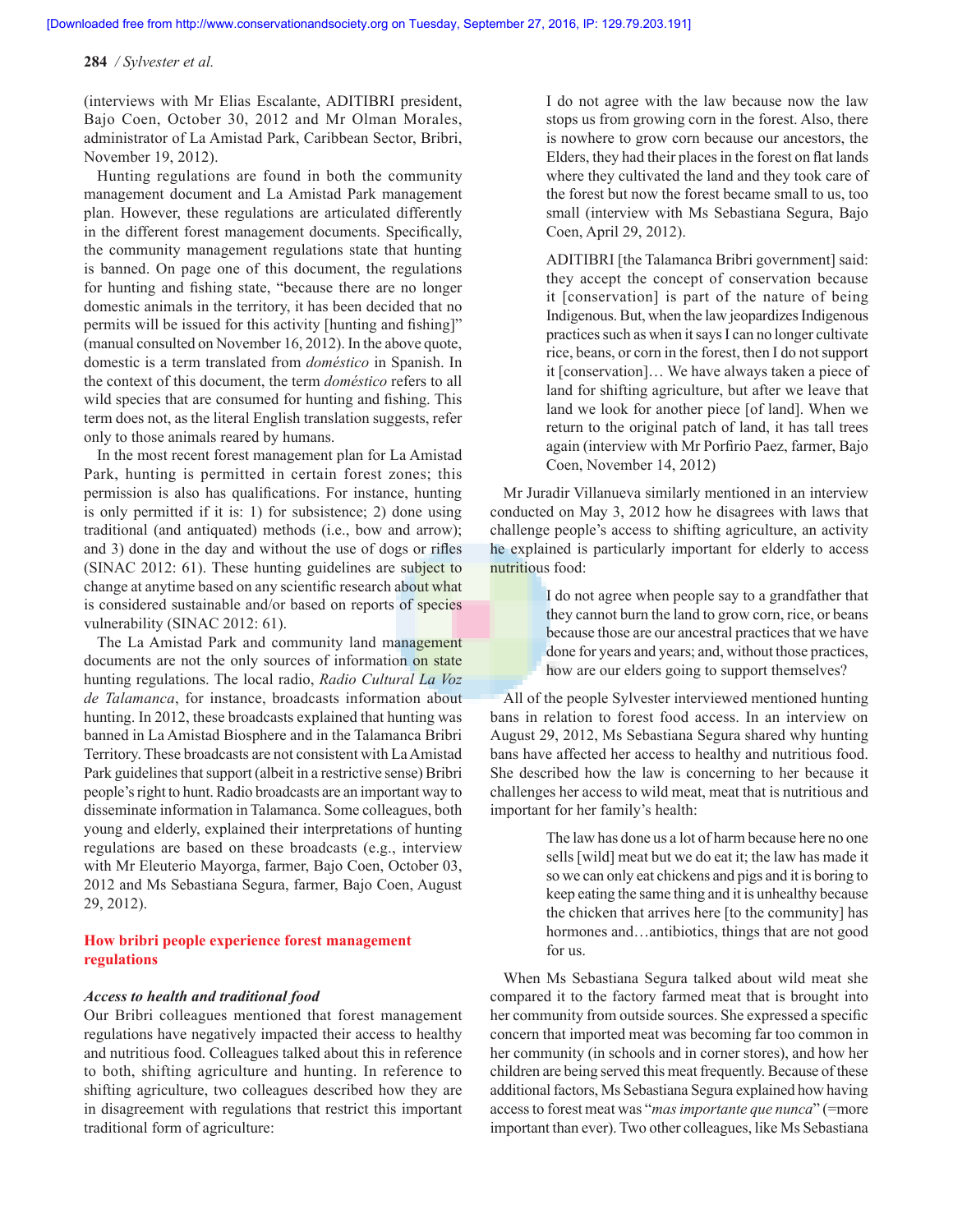Segura, expressed similar concerns (interviews with Ms Nimfa Hernández, farmer, Bajo coen, November 3, 2012, and Ms Karen Hernández, farmer, Bajo Coen, June 19, 2012).

Hunting restrictions can also limit people's access to wild greens and medicines. When people hunt they travel to sites where other food and medicines can be accessed; forest greens are examples of species directly associated with hunting in the Bribri territory and elsewhere (Ibarra et al. 2011, Sylvester et al. 2016b, 2016c). Thus, although La Amistad forest management regulations do not restrict harvesting forest foods or medicines, the simple act of restricting hunting can affect how often hunters travel on the land and the opportunities they have to harvest other species important for health.

## *Sharing food*

Colleagues described how hunting bans can affect people's opportunities to share foods and the traditional recipes prepared from these foods. Colleagues Ms Nimfa Hernández (interview on November 3, 2012), Ms Sebastiana Segura (interview on April 29, 2012), and Ms Karen Hernández (interview on June 19, 2012) all discussed this; they explained how hunting bans have discouraged many people from hunting, and thus, wild meat is rarely available to prepare and share with their families. While Sylvester was preparing a recipe of wild meat with Ms Sebastiana Segura, she told Sylvester how state laws affect her opportunities to share food with her family and especially with elders:

> Sometimes my partner goes and brings me *skula'* [armored rat] or a piece of peccary and it makes me feel good because I can share it here with my family or with my mother. Mostly it is the Elders that like eating wild meat; sometimes my mother says she is bored of eating pork and when someone brings me a piece of *kásir* [peccary] or *káno'* [paca] she gets happy. If the law prohibits this, how will Elders eat wild meat, who is going to bring it to them? (interview April 29, 2012).

This illustrates how banning hunting can affect not only those that hunt, but also the people that benefit from food sharing. Ms Segura's insights further illustrate how hunting prohibitions can affect a person's ability to feel a sense of cultural pride associated with sharing traditional food with family members and elders.

## *Teaching youth*

In addition to being a means to access food, forest harvesting is also a way for people to learn about the land. For instance, when people harvest, prepare, and cook food, they acquire important Bribri teachings. These lessons may be about edible plants and animals or they may be more general and related to Bribri diet, nutrition, and history.

Bribri colleagues expressed concerns that exclusionary PA management practices have interfered with young people's opportunities to acquire food procurement skills and teachings. Specifically, colleagues described how hunting regulations have the potential to interfere with young people's skill building process. Mr Sabino Díaz, an experienced hunter, explained how hunting regulations affect his ability to teach youth. He explained how state hunting regulations have not stopped him from hunting but have forced him to travel deep into the forest so his gun or hunting dog will not be confiscated. Such changes in his hunting routes have made it difficult for him to teach because these new routes are far from dwellings and the trails are not well suited for youth to travel (interview April 21, 2012). Ms Nimfa Hernández similarly explained how hunting regulations can interfere with youth's opportunities to practice hunting skills and with youth's overall motivation to get out on the land:

> My son knows how to hunt but he does not go [hunting] any more; the [hunting] law scares us because it is strict…at this point in time, he [her son] has gotten out of the habit of hunting. It is a shame because that law has gotten youth out of the habit of hunting (interview November 3, 2012).

Hunting prohibitions can also affect the knowledge sharing that take place in a household. This concern was articulated by Ms Sebastiana Segura; if people stop hunting, she explained, young people will lose their opportunities to be exposed to traditional food processing and preparation and the teachings and stories that accompany these practices. While cooking a recent harvest of armored rat and wild ferns, Ms Segura explained why having wild food around the house is important to keep her children exposed to Bribri teachings and traditions:

> If no one goes out to hunt, I do not make food here, Bribri food, so where are my kids going to learn to eat like this, to eat like our ancestors? [My kids] are only going to learn *síkua* [outsider] traditions and that is not beneficial for us (interview April 29, 2012).

In addition to hunting regulations, other exclusionary management practices in La Amistad Biosphere have interfered with young people's ability to acquire Bribri skills and teachings. Mr Juradir Villanueva, an experienced hunter, resource guard, and someone who has travelled many Bribri food harvesting routes, explained how young people train by walking in forests. In his case, he trained with his father who took him to learn to hunt on many harvesting routes, including long-distance, multi-day routes that traverse La Amistad Park from the Caribbean to the Pacific side of Costa Rica. Because much of La Amistad Park is managed for absolute protection, Mr Villanueva explained, Bribri people are discouraged from using and even from walking within those zones. He explained how this was of great concern because these forest patches and routes were instrumental in his training as a hunter. He further explained how walking traditional harvesting routes in the past was important for him to learn Bribri stories and history, as well as to learn about a suite of edible and medicinal plants that are found in forests (interview May 3, 2012).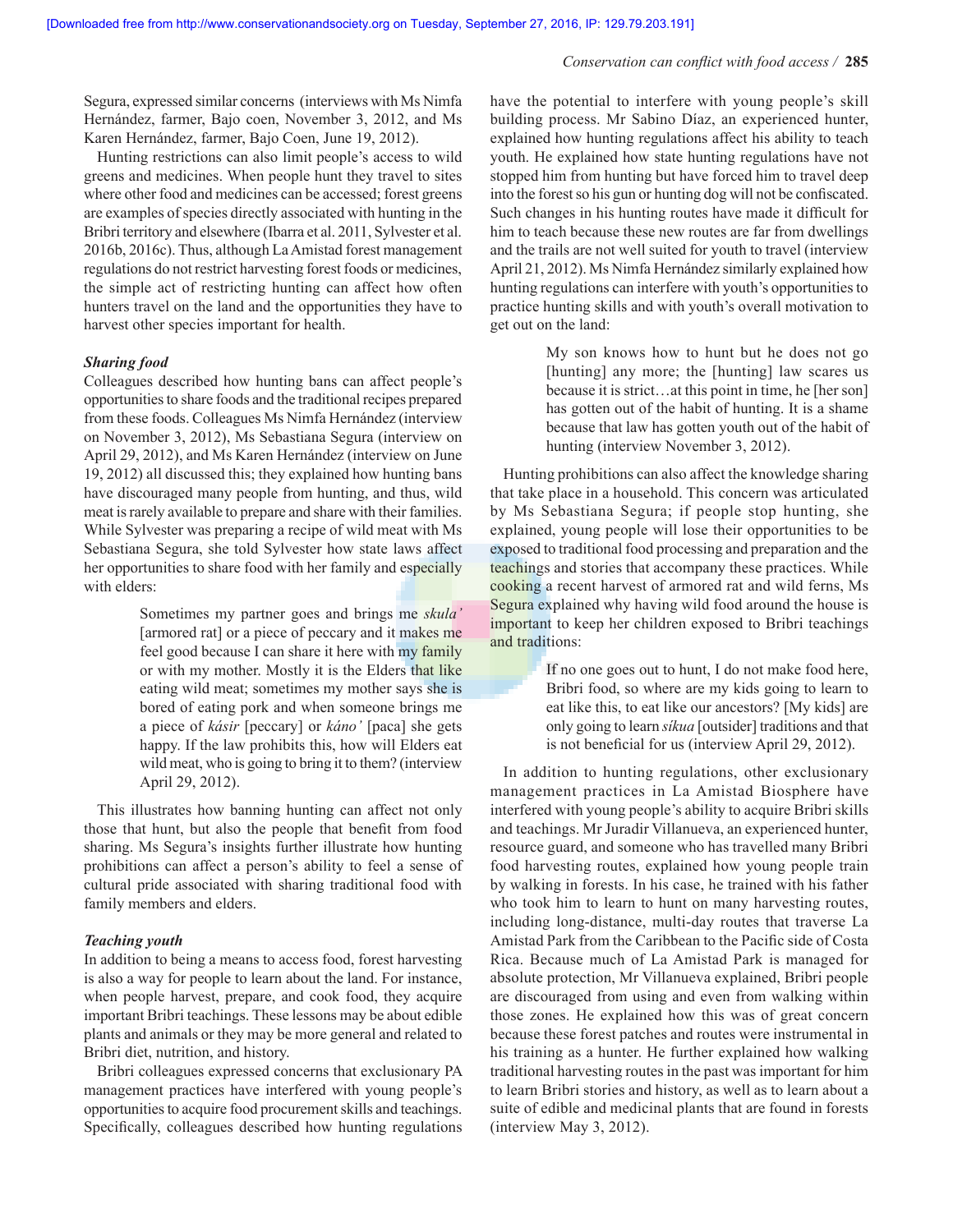**[Downloaded free from http://www.conservationandsociety.org on Tuesday, September 27, 2016, IP: 129.79.203.191]**

**286** */ Sylvester et al.*

## *Relationships with beings in the other Bribri worlds*

Our colleagues brought our attention to an impact of PA regulations on food procurement that is not easily visible to non-Bribri people. Specifically, colleagues explained how PA regulations can disrupt the natural dynamics of the land and the abundance of plants and animals that exist. Elder Hernan García discussed this topic in depth. When PA regulations were created, Mr García explained, forest dynamics were disrupted in such a way that animals started to become scarce. Mr García attributed these disruptions to the fact that PA regulations were not a natural way to care for and to use the forest. More specifically, he explained, PA regulations try to structure nature in a way that separates humans from all the other life on the land. This structure is contradictory to Bribri understandings of the land because, for Bribri people, nothing on the land exists just to exist, everything has a purpose; and the purpose of many plants and animals is to be used for food and medicine. Thus, when laws that prohibit the use of different species are imposed, it is unnatural and inconsistent with Bribri ways of using and caring for the land. Mr García elaborates on this point here:

> The law has imposed an order on nature, an order on the forest, an order on the beings that live there, it is something that is not natural. Before these [conservation] laws, everyone would go to the forest and take something, it could be medicine or food, but today it is different, nature is defending itself. For example, a hunter goes out and they do not see much. This is because of the law; it is like the law scares them [the animals]...the animals are hiding themselves, their owners are telling them to hide somewhere. Thus, these are things that concern us and we need to manage them in the way that our ancestors did (focus group discussion 12 August 2012).

Co-author of this article Alí García Segura expands upon this insight; he explains how when nature and the beings that protect the natural world learn that species are no longer being used for their purpose, nature itself will react. In other words, if plants and animals are not being used, nature will not continue to produce them. This is why, García Segura explains, Western PA systems that prohibit people's use of forest resources can have unintended consequences, i.e., in this case the disappearance of species. García Segura describes how this is a unique Bribri perspective, a perspective that has not been considered in the state management of protected forests in Talamanca and to his knowledge elsewhere in Costa Rica.

## **DISCUSSION**

The goal of this article was to evaluate how Bribri people's food access has been affected by PA regulations within La Amistad Biosphere. To do so, we examined PA food harvesting regulations and worked with Bribri people to understand how they experience those regulations in their daily lives. In our discussion, we cover three topics. First, we expand upon how our findings contribute to better understanding of food access in PAs. Second, we outline a series of steps that are important to support better access to food in PAs. Third, we suggest areas for future research on food access, relevant to La Amistad Biosphere and in PAs elsewhere.

## **Food access in La Amistad Biosphere**

Our work is consistent with the work of others who have demonstrated how PA regulations can affect access to food harvested from the wild and food cultivated using shifting agriculture (Hitchcock et al. 2011; Ibarra et al. 2011). Specifically, our research illustrates how hunting regulations can decrease people's access to wild meat; and, when people hunt less, people have fewer opportunities to harvest wild greens. These findings are concerning for Indigenous people's health because both wild meat and wild greens can be important sources of protein and micronutrients not readily available in other dietary items (Grivetti and Ogle 2000; Fa et al. 2003; Golden et al. 2011; Powell et al. 2013, Sylvester et al. 2016c).

Bans on shifting agriculture can also have nutritional impacts. Shifting agriculture is often based on the use of saved heirloom seeds. The continued use of heirloom seeds is important to support genetic diversity on people's farms, a diversity that can serve as a safety net when certain crop varieties are hit by disease (Brush 1995). The continued use of heirloom seeds and local cultivation is also healthier than the alternative. In Bajo Coen, seed crops grown locally are done so without the application of pesticides. When corn is not grown locally in Bajo Coen people have to buy corn; this corn is often imported, animal-feed corn that is likely grown with heavy doses of pesticides.

Access to wild and locally cultivated food is especially important where rural people are undergoing nutritional transitions and/or westernisation of their diets (Damman et al. 2008). The westernisation of Indigenous diets means people rely more on processed foods and less on foods accessed through fishing, hunting, gathering, and local cultivation (Damman et al. 2008). In Bajo Coen, our colleagues were especially concerned that a decrease in access to wild meat may cause significant rise in the reliance on imported meat, meat that is already prevalent in community diets (e.g., served in schools and sold in the community). Consuming imported processed meat raises health concerns in Bajo Coen; this is because imported meat is raised on hormones and antibiotics and comes from animals raised on poor diets (i.e., using poor quality animal feed).

We found multiple negative impacts PA had on aspects of food harvesting beyond nutrition; these impacts related to teaching youth, quality of life, cultural identity, social cohesion and bonding, as well as on the land and non-human beings. Some of these impacts have been reported elsewhere, i.e., changes in the transmission of knowledge and skills, and decreased opportunities for social bonding (Ibarra et al. 2011). In addition to confirming the findings of other scholars, our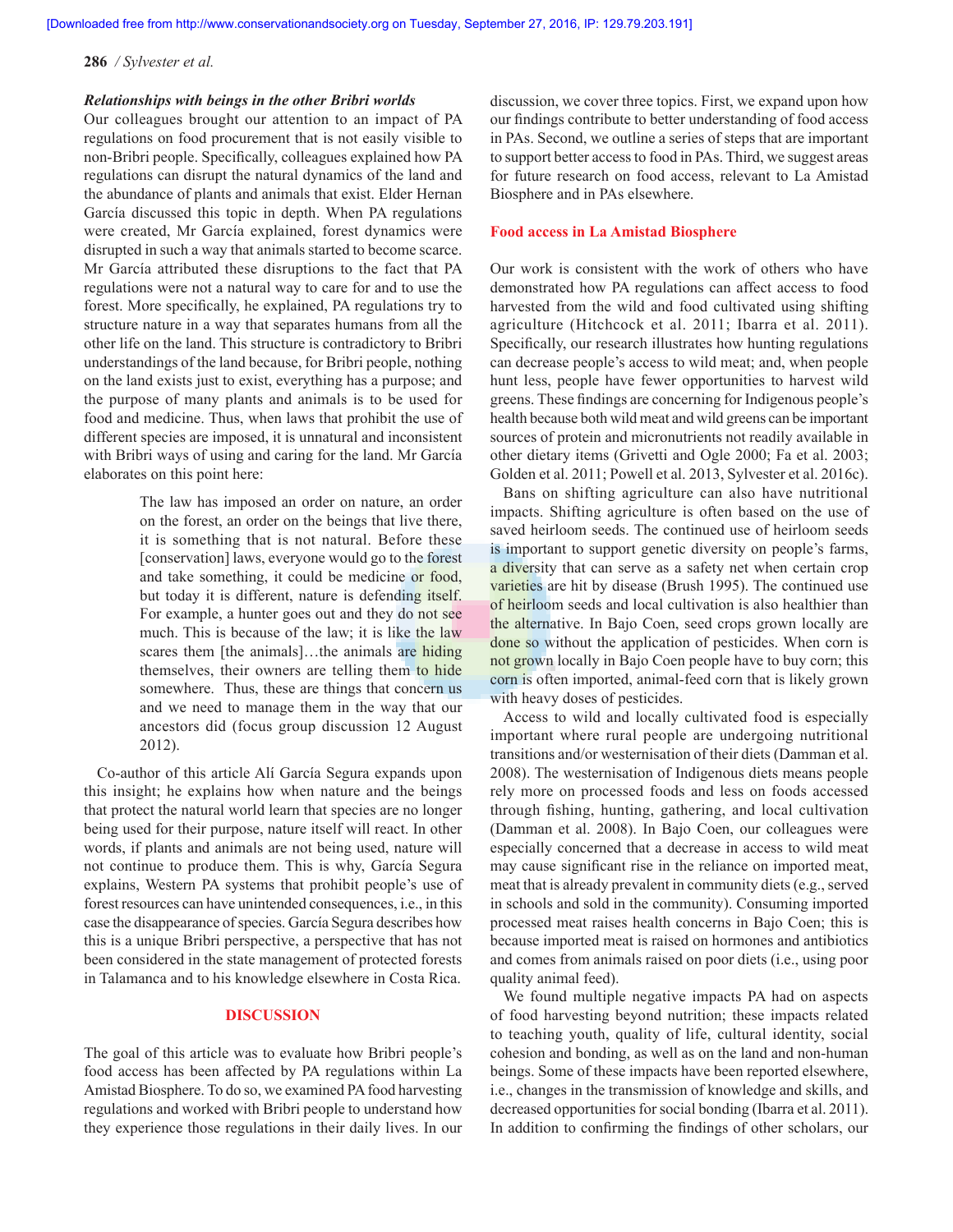#### *Conservation can conflict with food access /* **287**

research reported new impacts PAs can have on harvesting. For instance, our findings demonstrate that harvesting regulations do not only affect the bonding that takes place on a hunting journeys or the bonding that happens when sharing food (e.g., Ibarra et al. 2011), but harvesting regulations can also affect people's opportunities to experience a sense of cultural pride when sharing wild food.

Our research expands on our understanding of how PA regulations can affect youth's opportunities to learn skills, teachings, and values associated with traditional food harvesting. Scholars have reported that hunting regulations interfere with youth's opportunities to learn some skills associated with hunting (e.g., tracking animals), a phenomena referred to as de-skilling (Ibarra et al. 2011). In Bajo Coen, our colleagues reported concerns regarding de-skilling in relation to hunting. For instance, there were concerns that PA regulations interfere with youth's opportunities to learn to process, prepare, and eat traditional foods. The consequences of losing these opportunities extend far beyond those associated with health. When children are not exposed to Bribri food preparation and to the tastes of Bribri foods, our colleagues explained that their children are susceptible to adopting western diets and creating palates only for western foods. A few of our colleagues were concerned that this process of dietary change is underway in Bajo Coen. Furthermore, when traditional food is not prepared in households, youth have fewer opportunities to benefit from the cultural teachings that are shared during food preparation. When youth learn to process, prepare, and eat traditional foods they are learning more than practical skills, they are learning about Bribri language, health, history, and ethics.

Our research highlights how PAs can negatively affect the dynamics of the natural world, an impact that has not been fully explored in the literature. For our Bribri colleagues, the abundance of plants and animals in forests can be affected by a PA when that PA advocates for a decrease in use of forest species; this is because all plants and animals have a purpose and for many species their purpose is to be used. When this purpose is not fulfilled, these species may decrease in abundance because nature will not continue to produce these species. Our findings also illustrate how it is not only PA regulations that are culpable for the loss of access to food species. As our colleagues described, restrictive land use principles that are part and parcel of some conservation programmes can impact the abundance of plant and animals in a given area into the future; this is because conservation programmes, such as those associated with Biospheres, are based on principles of restriction, i.e., supporting resource-use only in buffer zones and not in core PAs. For our colleagues, these restrictive principles meant that the land and wild species can stop fulfilling their purpose and as a consequence species can cease to exist. This point clearly illustrates that we need to understand both, how PA regulations shape resource access as well as how wider Western ideologies of conservation and restriction shape resource access for different people (Peluso 1993; Ribot and Peluso 2003). In other words, even

if Bribri people's rights to hunt and harvest are supported in protected forest buffer zones, people's access to benefit from these resources can still be compromised when people's rights to use and visit the land within core protected forests are restricted. As an outsider it was hard for Sylvester to understand this perspective. Sylvester's lack of understanding of the Bribri world reinforces why Bribri people need to have the autonomy to manage their lands because only they have a clear understanding of the impacts of different forms of land management.

Describing how Bribri people experience PA regulations through their own concepts and words is one of the most important contributions of this article. Bajo Coen community members told Sylvester how creating space to have these conversations is lacking. PA regulations have been created and enforced without giving Bajo Coen residents the opportunity to discuss how these regulations can affect their food harvesting. State PA managers explained how there are logistical barriers to hosting such discussions at the community level, especially in communities that are located far from PA management headquarters. Our findings illustrate the need to create space for these discussions because there is a suite of health, social, and, cultural impacts on people that are not currently addressed in La Amistad Biosphere management.

# **Next steps to support food access in La Amistad Biosphere**

We propose three steps, important to better support food access in La Amistad Biosphere, steps relevant to other Biospheres. First, to better support Bribri food access in La Amistad Biosphere, PA managers need to fully incorporate human rights into forest management plans. Although Costa Rica has started the process of incorporating human rights into forest management, the process is incomplete. Currently La Amistad Park management plan has only used a limited number of articles from one human rights convention (i.e., ILO 1989) to inform PA management; other human rights conventions are not incorporated. Scholars have explained how Indigenous rights to access traditional food needs to be understood within the full suite of Indigenous rights; this is because all human rights are universal, indivisible, interdependent, and interrelated (UN 1993, Damman et al. 2008, Jonas et al. 2014). Thus, access to traditional food needs to be conceptualised through the full suite of Indigenous rights. Some of the human rights PA managers should use to inform PA regulations include rights to: 1) access culturally acceptable food (CESCR 1999); 2) enjoy a way of life that is closely associated with a territory and its resources (general comment 23, HRC 1994); 3) access all traditional forest lands (Article 14, ILO 1989); 4) enjoy one's culture (ICCPR Article 27, 1966); and 5) ensure youth have the opportunity to enjoy their culture (Article 30, CRC 1989).

Second, resource managers should create more opportunities for Bribri people to participate in defining what harvesting activities are traditional and sustainable; although this process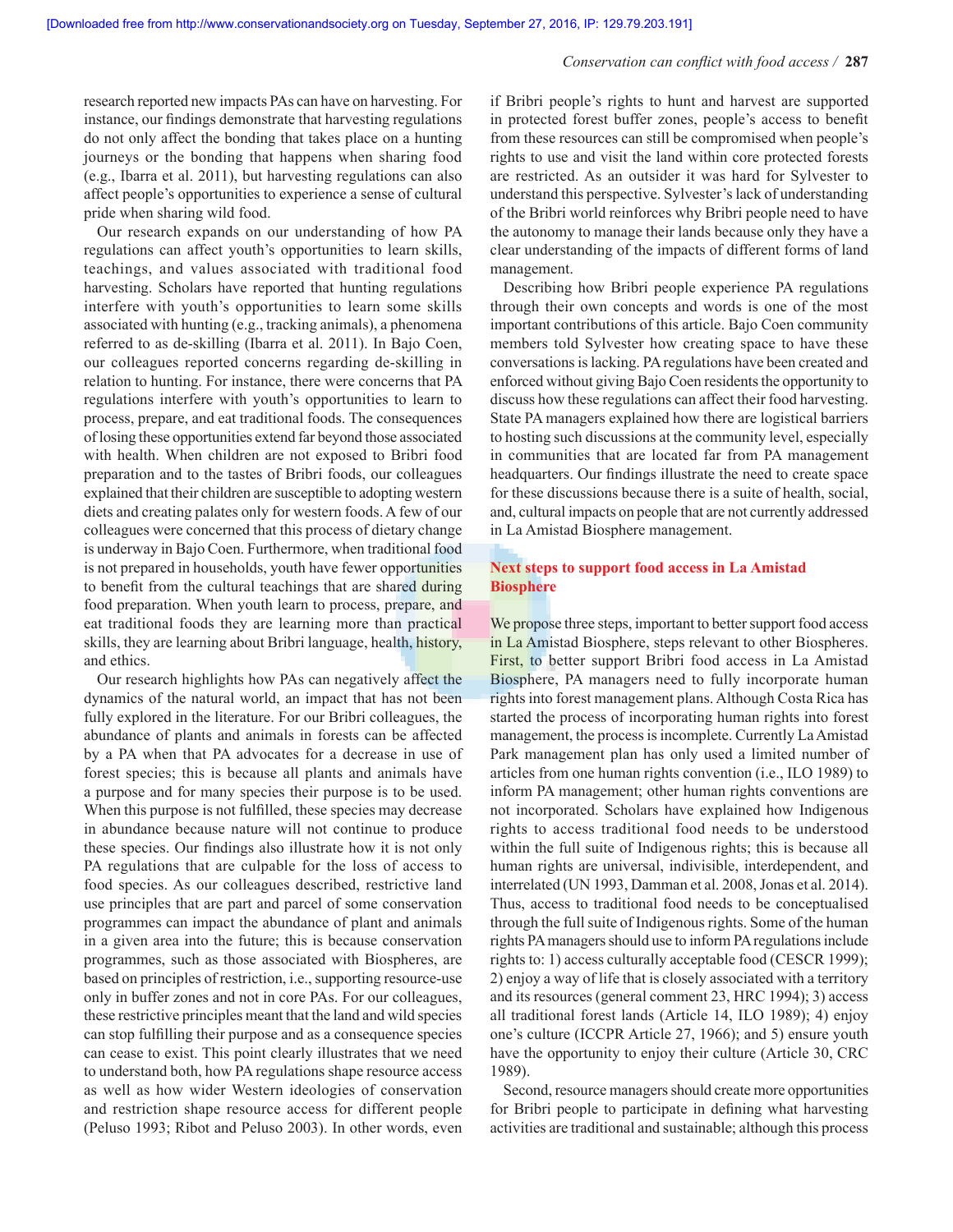has started with a small number of Bribri people who are associated with La Amistad Park (e.g., resource guards), there are still many Bribri people who have not had any opportunity to provide their input on harvesting regulations.

If PA managers create space for a diversity of resource users to provide input on harvesting regulations, it should be done in a way that supports the participation of marginalised groups. In Bajo Coen, for instance, the women we worked with explained how they would appreciate an opportunity to provide their input on PA management; but, even if such an opportunity existed it would be challenging for them to travel to the park headquarters in Bribri or elsewhere because of their high work responsibilities around their dwellings. Elders also discussed constraints on travel and expressed the need for meetings of this nature to happen in their community.

Third, to support people's rights to access food in La Amistad PA, people need more information about harvesting regulations and about their rights to access food. The La Amistad Park management plan articulates the need to support Indigenous rights to continue traditional harvesting practices. At the same time, community management guidelines as well as the messages broadcast to Bribri communities contradict the La Amistad Park management plan because they highlight multiple prohibitions to traditional harvesting. Broadcasting messages about harvesting prohibitions detracts from a forest management plan that is has started to consid human rights. Thus, steps should be taken to provide people with accurate information about PA regulations so they can both understand and exercise their rights to access traditional food.

The three steps we propose here are important to a wider process of decolonisation of PAs. As one reviewer of this paper pointed out, PAs are often managed based on Western models of biodiversity conservation; these Western models do not necessarily accommodate Indigenous teachings regarding life in relation to forests and the land, teachings that are not based on restricting people's access to resources but rather are based on promoting resource use to keep the land alive (Sylvester and García Segura 2016). Incorporating human rights into PA management can create frameworks that will support Bribri people to define what harvesting activities are sustainable and what land use models are culturally appropriate. Such a process is important to move away from conservation approaches that merely make small spaces for Indigenous involvement within predominately Western models of biodiversity conservation (Langton et al. 2005).

#### **Future research on food access in Biosphere reserves**

Despite its high priority in international conservation policy (e.g., IUCN 2013), access to food in PAs remains a poorly researched topic. Because our findings illustrate multiple negative impacts of PA regulations on food harvesting systems, it will be important to analyse whether the patterns revealed here are consistent with other regions. La Amistad Biosphere is a large area with zones managed differently and with different Indigenous groups living within it (e.g., Bribri and Cabécar peoples); thus, the impacts of PA regulations could vary among communities and Indigenous groups in La Amistad Biosphere. Furthermore, the impacts of PA regulations on food access could vary among Biospheres in other regions. Our results are consistent with those reported on for one other PA in Latin America (e.g., Ibarra et al. 2011) and one in Africa (Hitchcock et al. 2011); however, there has been a lack of case study research to understand these issues in the 631 Biospheres found within 119 countries. More research on Biospheres is needed because one goal of Biosphere management is to promote and conserve cultural diversity. Traditional food is an important part of people's cultural diversity that UNESCO Biospheres' have set a goal to conserve (UNESCO 2014b).

## **CONCLUSION**

In this article, we have examined how PA regulations in La Amistad Biosphere have shaped Bribri people's access to food. Our analysis reveals how PA regulations have affected people's access to nutrition. PA regulations have the potential to restrict people's ability to enjoy wild meat and plants, and shifting agriculture prohibitions have the potential to discourage a traditional form of agriculture that is intrinsically liked to Bribri identity, and important for health. Our analysis further illustrates how PA regulations have negatively affected multiple dimensions of food procurement including: food sharing, teaching youth (both skills for food procurement as well as teachings associated with language, history, nutrition, and ethics), people's ability to feel a sense of pride associated with sharing food, people's right to their cultural identity, and the availability of wild species. Our findings are important because data is lacking on how PA regulations can affect Indigenous people's access to traditional food. For instance, our study is one of only three studies that have examined food access within PAs. This is the first study, to our knowledge, that has explored food access in-depth within a biosphere reserve.

Costa Rica is a global leader on human rights and has demonstrated this by using Indigenous rights to inform PA management within La Amistad Biosphere (SINAC 2012). Our findings illustrate however, that there is still more work to do. We propose three steps to better support Bribri people's access to food in La Amistad Biosphere. First, resource managers should revise PA management regulations to include a broader human rights framework (e.g., Damman et al. 2008, Jonas et al. 2014). Second, resource managers should create more opportunities for Bribri people to participate in defining what harvesting activities are traditional and sustainable. Third, resource managers should provide Bribri people more clarity regarding harvesting regulations; this clarity is fundamental for people to be accurately informed in order to exercise their rights to access food.

## **ACKNOWLEDGEMENTS**

We are grateful to our Bribri colleagues who shared their teachings and provided guidance on how to present our research. D. Steen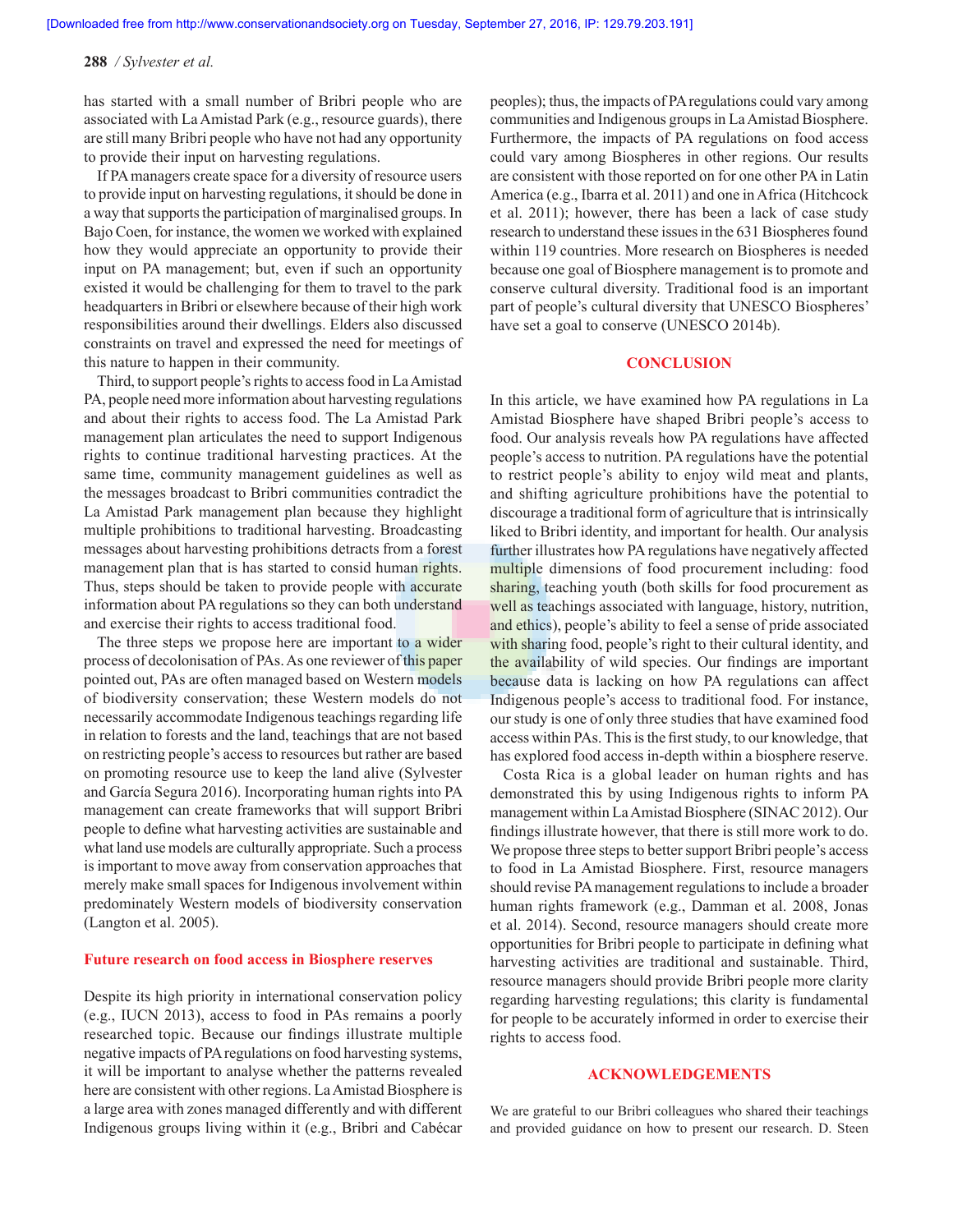provided insightful comments that improved this manuscript. This work was carried out with the aid of a grant from the International Development Research Centre, Ottawa, Canada Information on the Centre is available on the web at www.idrc.ca. This work was also supported by a Social Sciences and Humanities Research Council (SSHRC) Doctoral Fellowship awarded to Sylvester, a SSHRC Grant awarded to Iain Davidson-Hunt, and by the Aboriginal Issues Press at the University of Manitoba.

# **SUPPLEMENTARY PHOTO CAPTIONS AND CREDITS**

- Photo 1: Wild foods harvested from forest lands in the Talamanca Bribri Territory, Costa Rica (photo credit Olivia Sylvester)
- Photo 2: The Talamanca Mountains in the Talamanca Bribri Territory and La Amistad Biosphere Reserve, Costa Rica (photo credit Olivia Sylvester)
- Photo 3: Edible palm heart and flowers of the Diko' plant *Bactris gasipaes* harvested from forest lands in the Talamanca Bribri Territory, Costa Rica (photo credit Olivia Sylvester)
- Photo 4: Edible fiddlehead ferns called Rpö̀ *Cyathea sp.* harvested from forest lands in the Talamanca Bribri Territory, Costa Rica (photo credit Olivia Sylvester)
- Photo 5: Edible wild fruit called Mo'wö *Renealmia alpinia* harvested from forest lands in the Talamanca Bribri Territory, Costa Rica (photo credit Olivia Sylvester)

#### **REFERENCES**

- Adams, W.M. and J. Hutton. 2007. Parks, people, and poverty: political ecology and biodiversity conservation. *Conservation and Society* 5(2): 147-183.
- Agrawal, A. and K. Redford. 2009. Conservation and displacement: an overview. *Conservation and Society* 7(1): 1-10.
- Alcorn, J. 2011. Tenure and indigenous peoples: the importance of selfdetermination, territory, and rights to land and other natural resources. USAID Issue Brief. http://usaidlandtenure.net/sites/default/files/ USAID\_Land\_Tenure\_2012\_Liberia\_Course\_Module\_3\_Indigenous\_ Peoples\_Issue\_Brief.pdf. Accessed on April 23, 2015.
- Aspelin, P.L. 1979. Food distribution and social bonding among the Mamainde of Mato Gross, Brazil. *Journal of Anthropological Research* 35(3): 309-327.
- Batisse, M. 1982. The Biosphere reserve: a tool for environmental conservation and management. *Environmental Conservation* 9(2): 101-111.
- Bernard, H.R. 2006. Research methods in anthropology: qualitative and quantitative approaches. 4th edition. Lanham, MD: AltaMira Press.
- Bolton, R. and I.J. Davidson-Hunt. 2014. Being out on the lake: Iskatewizaagegan Anishinaabeg perspectives on contemporary fishing practice and well-being. *Biodivesity Watch* [Special Issue on Food Security] 4:37-54.
- Bowen, G.A. 2009. Document analysis as a qualitative research method. *Qualitative Research Journal* 9(2): 27-40.
- Brockington, D., J. Igoe, and K. Schmidt-Soltau. 2006. Conservation, human rights, and poverty reduction. *Conservation Biology* 20(1): 250-252.
- Brush, S.B. 1995. In situ conservation of landraces in centers of crop diversity. *Crop Science* 35: 346–354.
- Cajiao Jiménez, M.V. 2002. Guía Legal para reconocer el derecho de los Pueblos Indígenas al aprovechamiento y manejo de los recursos naturales en los territorios Indígenas de Costa Rica. San José: OIT.
- CBD (Convention on Biological Diversity) 2014. Aichi Biodiversity Targets,

Target 11. http://www.cbd.int/sp/targets/default.shtml. Accessed on April 24, 2015.

- CESCR (Committee on Economic Social and Cultural Rights). 1999. General Comment 12: The right to adequate food. United Nations document. http://tbinternet.ohchr.org/\_layouts/treatybodyexternal/TBSearch.aspx ?Lang=en&TreatyID=9&DocTypeID=11. Accessed on April 24, 2015.
- Collings, P., G. Wenzel, and R.G. Condon. 1998. Modern food sharing networks and community integration in the central Canadian Arctic. *Arctic* 51(4): 301-314.
- CRC (Convention on the Rights of the Child). 1989. Article 30. http://www. ohchr.org/en/professionalinterest/pages/crc.aspx. Accessed on April 24, 2015.
- Creswell, J.W. 2014. *Research design: qualitative, quantitative, and mixed methods approaches*. Thousand Oaks, CA: SAGE Publications.
- Damman, S., W.B. Eide, and H.V. Kuhnlein. 2008. Indigenous peoples' nutrition transition in a right to food perspective. *Food Policy* 33: 135-155.
- Fa, J.E., D. Currie, and J. Meeuwig. 2003. Bushmeat and food security in the Congo Basin: linkages between wildlife and people's future. *Environmental Conservation* 30 (1): 71-78.
- FAO (Food and Agriculture Organization). 2008. The right to food and Indigenous peoples. Joint brief prepared by Food and Agriculture Organization of the United Nations, Right to Food Unit in collaboration with Division for Social Policy and Development, Secretariat of the Permanent Forum of Indigenous People, accessed at: http://www.un.org/esa/socdev/unpfii/ documents/Right to food.pdf. Accessed on April 24, 2015.
- Ghimire, K. 1994. Parks and people: livelihood issues in national park management in Thailand and Madagascar. *Development and Change*  25(1): 195-229.
- Golden, C.D., L.C.H. Fernald, J.S. Brashares, B.J.R. Rasolofoniaina, and C. Kremen. 2011. Benefits of wildlife consumption to child nutrition in a biodiversity hotspot*. Proceedings of the National Academy of Sciences* 108 (49): 19653-19656.
- Grivetti, L.E., and B.M. Ogle. 2000. Value of traditional foods in meeting macro- and micronutrient need: the wild plant connection. *Nutrition Research Reviews* 13:31–46.
- Hitchcock, R.K., M. Sapignoli, W.A. Babchuk. 2011. What about our rights? Settlements, subsistence and livelihood security among Central Kalahari San Bakgalagadi. *The International Journal of Human Rights* 15(1): 62-88.
- HRC (Human Rights Committee). 1994. General Comment 23, accessed at: http://tbinternet.ohchr.org/\_layouts/treatybodyexternal/Download.aspx? symbolno=CCPR%2fC%2f21%2fRev.1%2fAdd.5&Lang=en. Accessed on April 24, 2015.
- Ibarra, J.T., A. Barreau, C. Del Campo, C.I. Camacho, G.J. Martin and S.R. McCandless. 2011. When formal and market-based conservation mechanisms disrupt food sovereignty: impacts of community conservation and payments for environmental services on an indigenous community of Oaxaca, Mexico. *International Forestry Review* 13(3): 318-337.
- ICCPR (International Covenant on Civil and Political Rights). 1966. Article 27, accessed at: http://www.ohchr.org/EN/ProfessionalInterest/Pages/ CCPR.aspx. Accessed on April 24, 2015.
- Igoe, J. and D. Brockington. 2007. Neoliberal conservation: a brief introduction. *Conservation and Society* 5(4): 432-449.
- ILO (International Labor Organisation) 1989. C169 Indigenous and Tribal Peoples Convention. http://www.ilo.org/dyn/normlex/en/f?p=NOR MLEXPUB:12100:0::NO::P12100\_ILO\_CODE:C169. Accessed on April 24, 2015.
- INEC (Instituto Nacional de Estadística y Census). (2013). Censo nacional de población y VI de vivienda: territorios Indígenas, Instituto Nacional de Estadística y Census, Costa Rica.
- IUCN (International Union for the Conservation of Nature). 2013. Food security policies: making the ecosystem connections. http://cmsdata.iucn.org/ downloads/iucn\_food\_security\_en.pdf. Accessed on April 24, 2015.